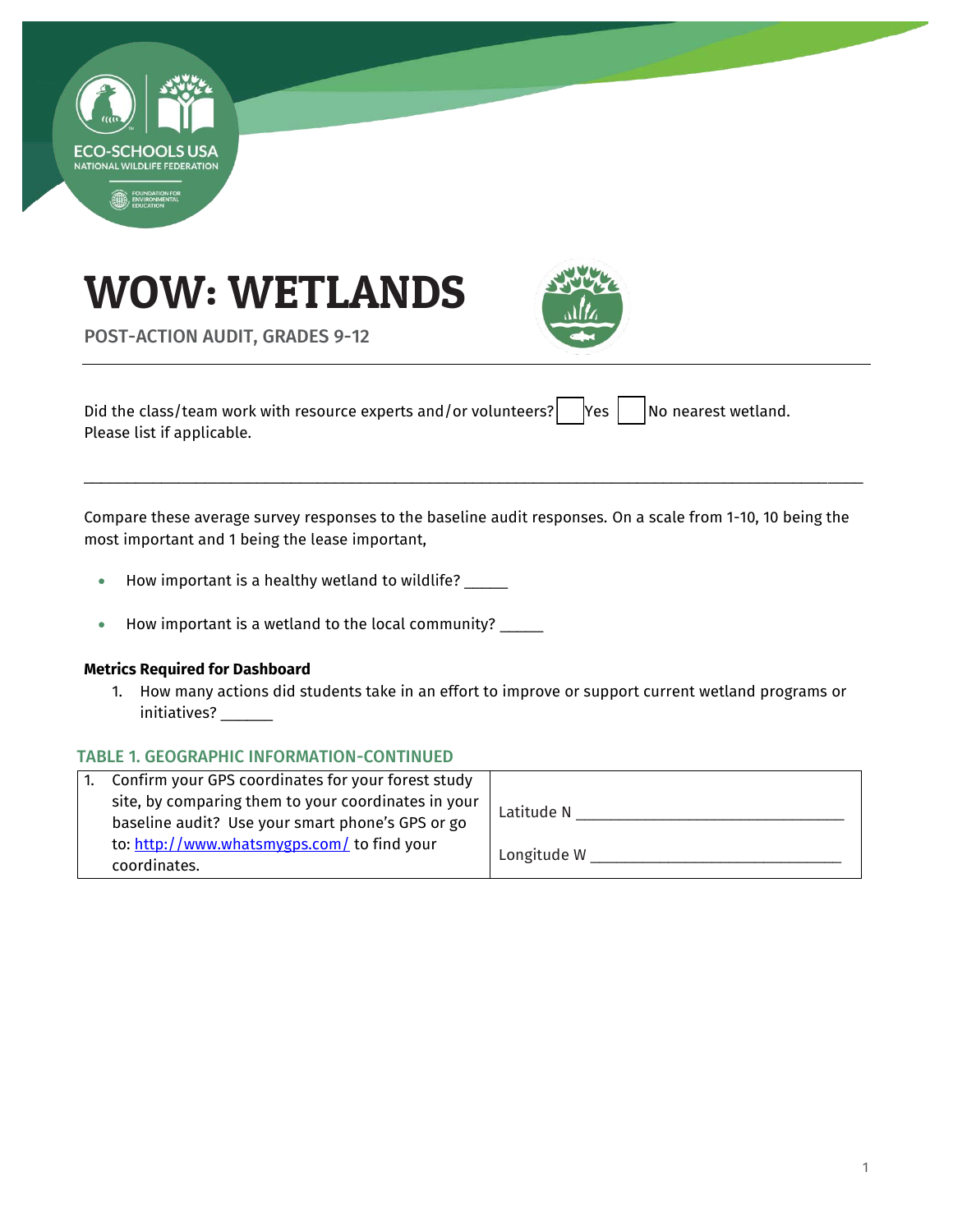



# TABLE 2. WETLAND CHARACTERISTICS AND BENEFITS



#### **Think about the following question as you summarize the data in Table 2.**

- 1. How has student understanding changed from the baseline audit to the post-action audit or between audit years? Use the survey data to help support response.
- 2. Are students/team members better able to communicate wetlands information to authentic audiences?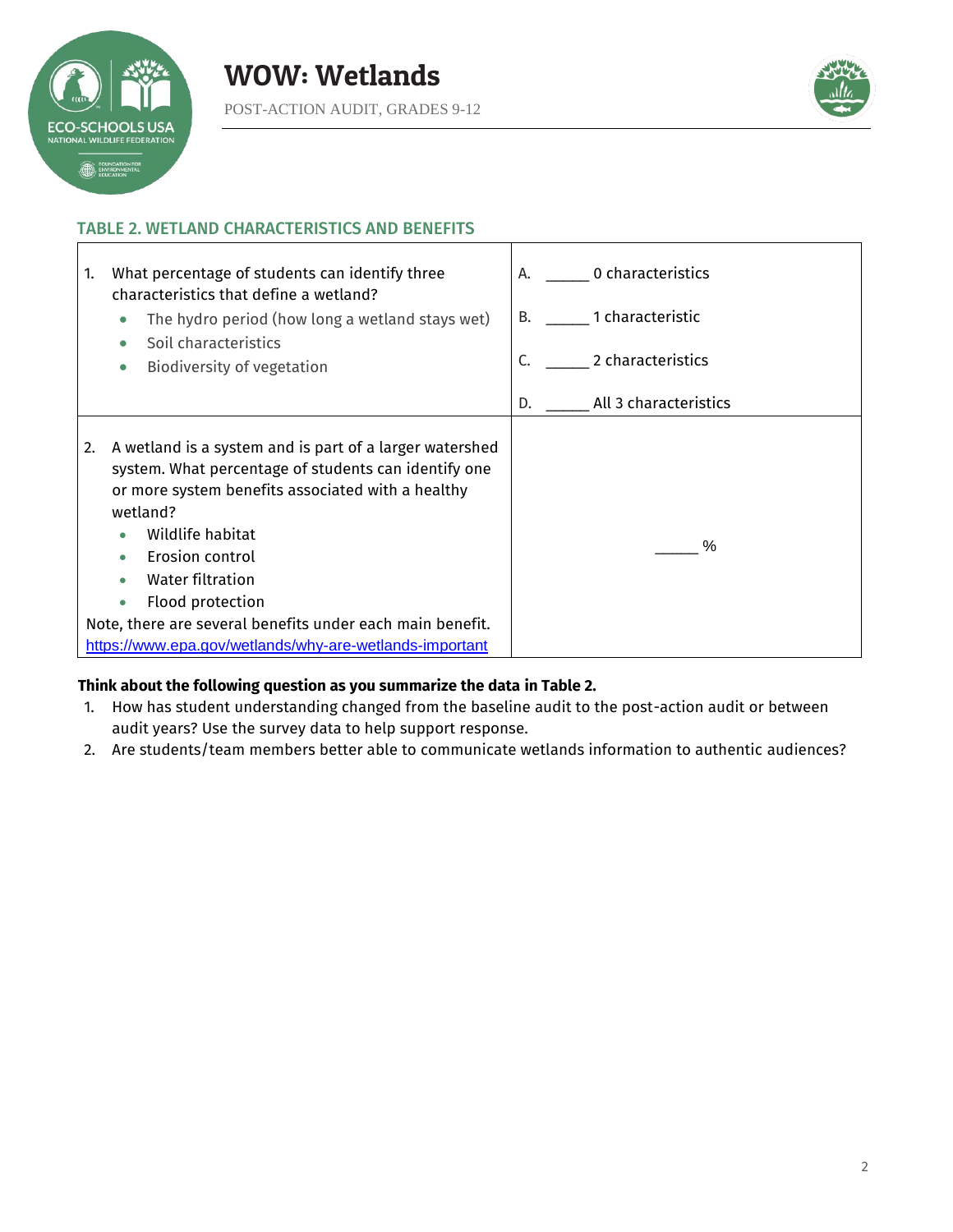



# TABLE 3. TEMPERATURE AND PRECIPITATION

| For today's date, collect the weather data listed to the<br>right. Use your local weather website, application or use | Temperature in degrees<br><b>Fahrenheit and Celsius</b> |
|-----------------------------------------------------------------------------------------------------------------------|---------------------------------------------------------|
| the following:                                                                                                        |                                                         |
| http://www.weatherbase.com/weather/state.php3?c=US                                                                    | Precipitation in inches and                             |
| www.weather.com                                                                                                       | millimeters                                             |

 $\mathbf{I}$ 

#### 2. Change Over Time and Patterns

You have been collecting temperature and precipitation data throughout the school year or over an extended period of time. Insert the data below and calculate the averages for temperature and precipitation. For months where students are not in school, collect the historical data from one of the two sites listed.

- <http://www.weatherbase.com/weather/state.php3?c=US>
- [www.weather.com](http://www.weather.com/)

| <b>January</b>        | $^{\circ}$ F                     | $^{\circ}$ C      | inches   _____ millimeters                                           |
|-----------------------|----------------------------------|-------------------|----------------------------------------------------------------------|
| <b>February</b>       | $\mathcal{C}$ $\mathcal{C}$      |                   | ___ inches   _____ millimeters                                       |
| <b>March</b>          |                                  | $^{\circ}$ C      | __ inches   ____ millimeters                                         |
| <b>April</b>          | $\degree$ F   ______ $\degree$ C |                   | $\overline{\phantom{a}}$ inches $\overline{\phantom{a}}$ millimeters |
| <b>May</b>            | $\sqrt{\degree}$ F   _____       | $^{\circ}$ C      | __ inches   _____ millimeters                                        |
| June                  |                                  | $^{\circ}$ C      | $\overline{\phantom{a}}$ inches $\overline{\phantom{a}}$ millimeters |
| July                  | $^{\circ}$ F   $^{\circ}$ C      |                   | $\overline{\phantom{a}}$ inches $\overline{\phantom{a}}$ millimeters |
| <b>August</b>         | $\degree$ F   $\_$               | $^{\circ}$ C      | inches   _____ millimeters                                           |
| <b>September</b>      |                                  | $^{\circ}$ C      | inches   _____ millimeters                                           |
| <b>October</b>        |                                  | $^{\circ}$ C      | inches   _____ millimeters                                           |
| <b>November</b>       |                                  | $^{\circ}{\rm C}$ | inches   millimeters                                                 |
| <b>December</b>       | $\cdot$ °F $\bot$                | $^{\circ}$ C      | _ inches   ____ millimeters                                          |
| <b>Yearly Average</b> |                                  | $^{\circ}$ C      | inches   millimeters                                                 |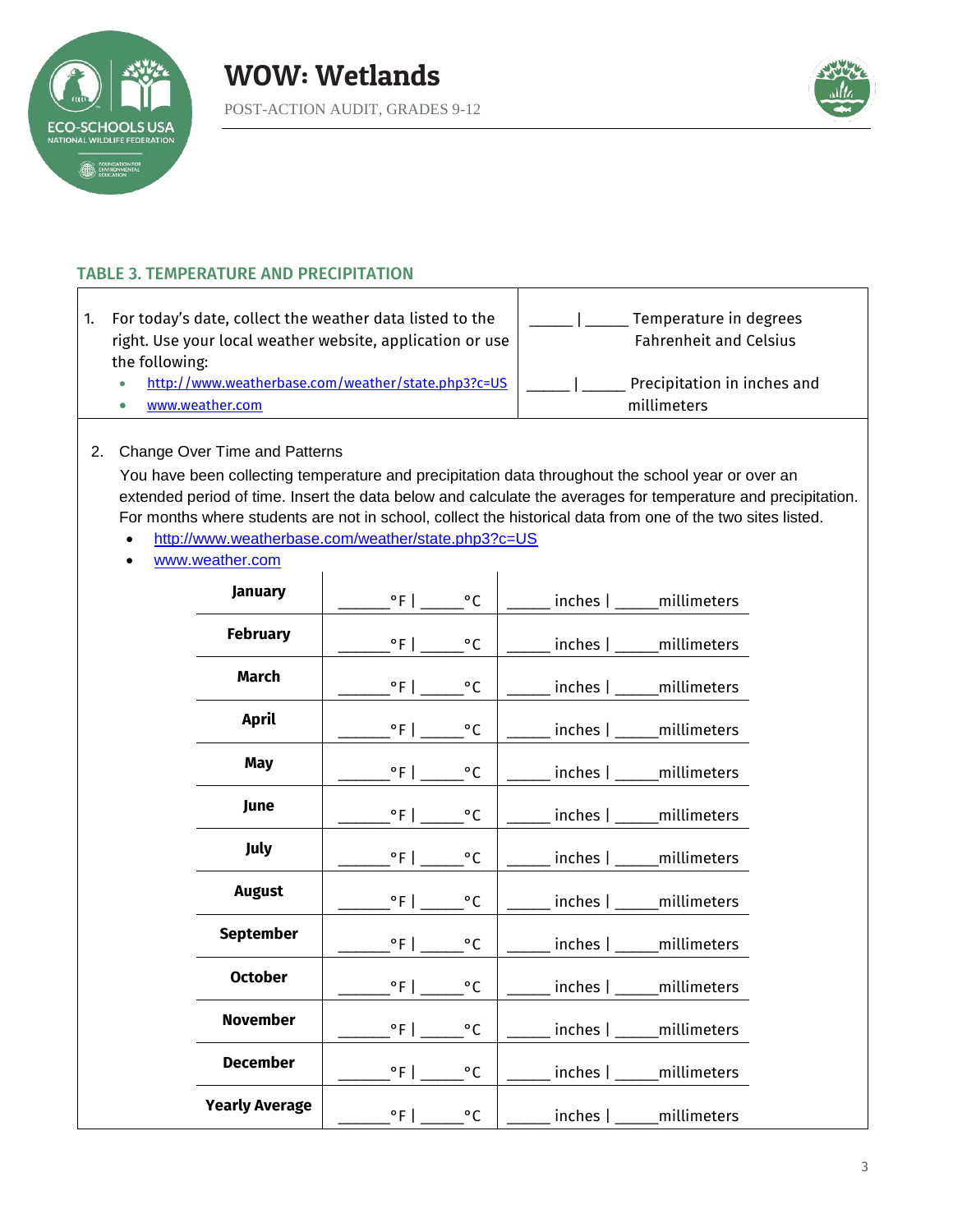



#### **Think about the following questions as you summarize the data in Table 3.**

- 1. Looking at historical weather data, 30-50 years or more ago, how has temperature and precipitation averages changed at this location? If changes have occurred, what might that mean for wildlife and the health of the wetland in general?
- 2. Have there been any major weather events since the baseline audit or between audit years?
- 3. If applicable, describe one action the class/team took to help wildlife deal with weather impacts, such as extreme weather events, urban sprawl/development and pollution.

**TABLES 4, 5 and 6**. Consider contacting a local college or university, or wetland non-profit. Their involvement is a great way to connect to the community, inspire students, demonstrate career possibilities and share resource expertise. If you cannot conduct a study at a wetland, please determine the best way to gather the data, i.e. a phone call, an email or ideally a SKYPE, Zoom or Google Hangout with someone who works as a biologist, ecologist, volunteer, etc. at your nearest water quality or soil quality monitoring station. Wetlands are controlled by your state's EPA. In addition, connect with the U.S. Fish and Wildlife Service's *National Wetlands Inventory* for contacts.

Whether or not you are physically able to go to your nearest wetland area, students can still collect water and soil data from nearby study sites or from samples you bring to the classroom.

Invite parents and community members to participate in the auditing process. Students can take on the role of educator by working with volunteers on citizen science. This experience is a great way to build community.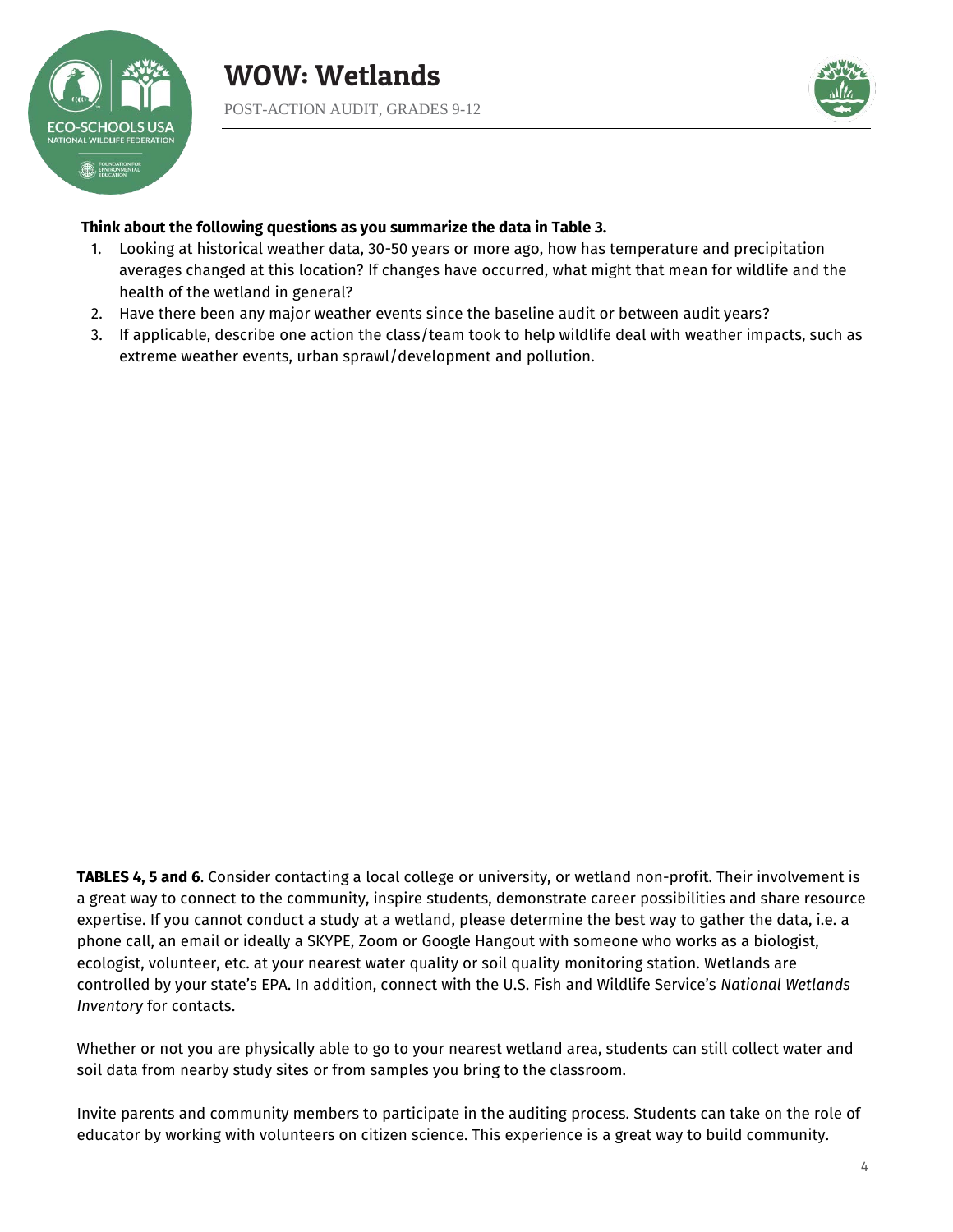

# WOW: Wetlands

POST-ACTION AUDIT, GRADES 9-12



#### TABLE 4. SOIL QUALITY

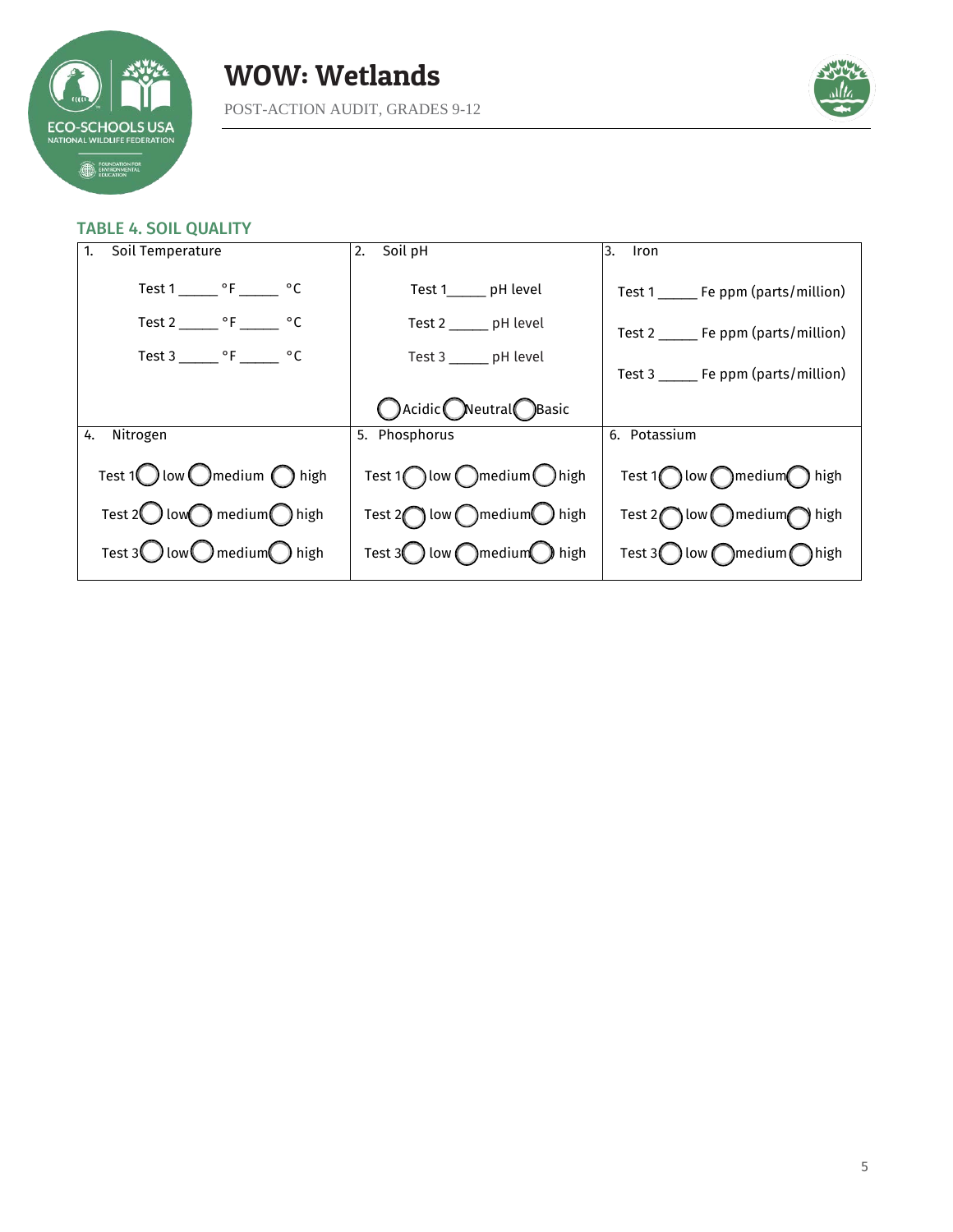



# **TABLE 5. WATER QUALITY**

| n. | <b>Water Temperature</b>                                                                                                        | 2.<br>Water pH                                                                                      |                       | Salinity<br>3.                                                                                                 |  |
|----|---------------------------------------------------------------------------------------------------------------------------------|-----------------------------------------------------------------------------------------------------|-----------------------|----------------------------------------------------------------------------------------------------------------|--|
|    | Test 1 ________ $\circ$ F ________ $\circ$ C<br>Test 2 ________ $\circ$ F _______ $\circ$ C<br>Test $3 \_\_\_\$ °F $\_\_\_\$ °C | Test 1______ pH level<br>Test 2 ______ pH level<br>Test 3 ______ pH level<br>◯ Acidic Neutral Basic |                       | Test 1 ______ ppt (parts/thousand)<br>Test 2 ______ ppt (parts/thousand)<br>Test 3 ______ ppt (parts/thousand) |  |
| 4. | Dissolved Oxygen                                                                                                                |                                                                                                     | 5.<br><b>Nitrates</b> |                                                                                                                |  |
|    | Test 1 _______ ppm (parts/million)                                                                                              |                                                                                                     |                       | Test 1 _______ ppm (NO3 parts/million                                                                          |  |
|    | Test 2 _______ ppm (parts/million)                                                                                              |                                                                                                     |                       | Test 2 _______ ppm (NO3 parts/million                                                                          |  |
|    | Test 3 ______ ppm (parts/million)                                                                                               |                                                                                                     |                       | Test $3 \_\_\_$ ppm (NO3 parts/million                                                                         |  |
| 6. | Ammonia Nitrogen (optional)                                                                                                     |                                                                                                     |                       |                                                                                                                |  |
|    | Test 1 ______ NH3-N parts per million (ppm)                                                                                     |                                                                                                     |                       |                                                                                                                |  |
|    | Test 2 _______ NH3-N parts per million (ppm)                                                                                    |                                                                                                     |                       |                                                                                                                |  |
|    | Test 3 ______ NH3-N parts per million (ppm)                                                                                     |                                                                                                     |                       |                                                                                                                |  |

**Continued on the next page.**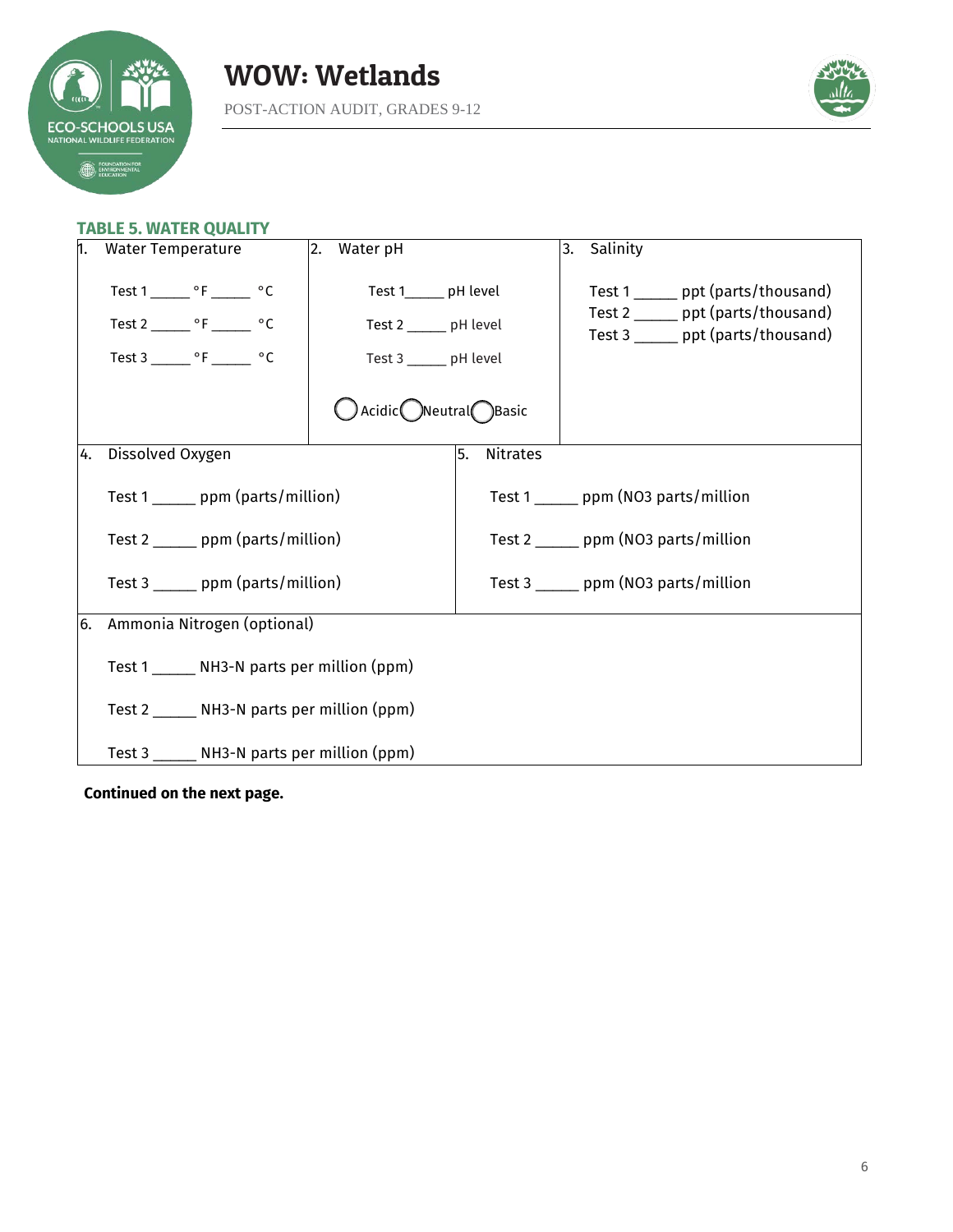



| 1. Transparency – Pick A or B to collect the transparency data.                                                                                                                                          |  |  |
|----------------------------------------------------------------------------------------------------------------------------------------------------------------------------------------------------------|--|--|
| A1. Secchi disk - distance from observer to:                                                                                                                                                             |  |  |
| Test 1 _____ m water surface   _____ m where disk disappears   _____ m where disk reappears                                                                                                              |  |  |
| Test 2 ______ m water surface   _____ m where disk disappears   _____ m where disk reappears                                                                                                             |  |  |
| Test 3 ______ m water surface   ______ m where disk disappears   ______ m where disk reappears                                                                                                           |  |  |
| A2. Secchi disk reaches the bottom and does not disappear - distance from observer to:                                                                                                                   |  |  |
| Test 1 _____ m to water surface   _____ m depth to the bottom of the water site                                                                                                                          |  |  |
| Test 2 _____ m to water surface   _____ m depth to the bottom of the water site                                                                                                                          |  |  |
| Test 3 $\_\_\_\_\$ m to water surface $\vert$ $\_\_\_\_\_\$ m depth to the bottom of the water site                                                                                                      |  |  |
| В.<br><b>Transparency Tube</b><br>Tube test 1 ______ cm or ______ greater than depth of transparency tube.                                                                                               |  |  |
| Tube test 2 ______ cm or ______ greater than depth of transparency tube.                                                                                                                                 |  |  |
| Tube test 3 ______ cm or ______ greater than depth of transparency tube.                                                                                                                                 |  |  |
| 2. Is it raining or has it rained in the last 24 hours? Stormwater<br>runoff from surrounding areas can impact water quality and<br>No<br>Yes<br>appearance, including temperature, pH and transparency. |  |  |

## **Think about the following questions as you summarize the data in Tables 4 and 5.**

- 1. Review why it is important to observe and test soil and water throughout a wetland?
- 2. What conclusions can you draw about your wetland's health based on this data?
- 3. If applicable, describe one action the class/team took to be better wetland stewards.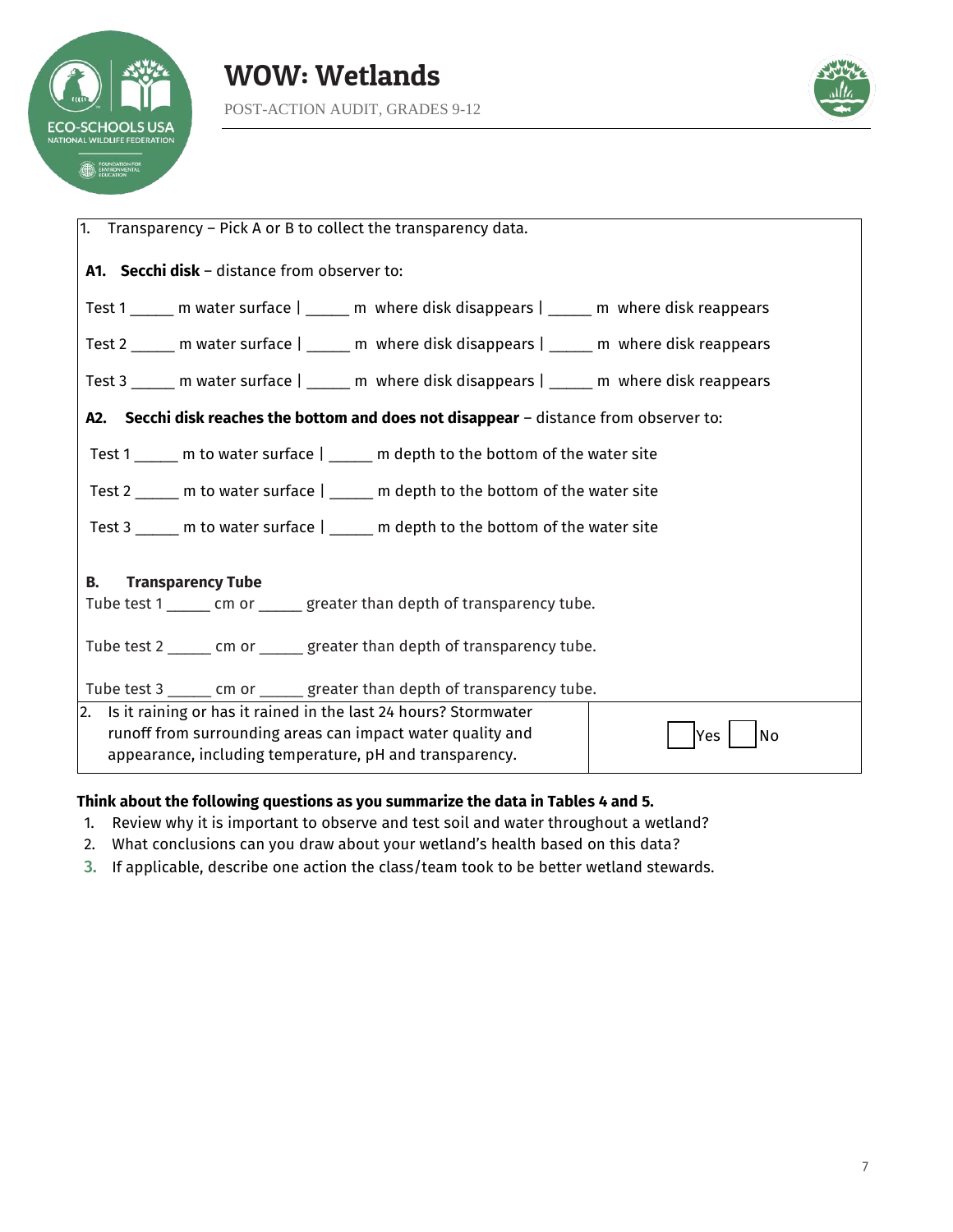

 $\mathbf{r}$ 



 $\overline{\mathbf{1}}$ 

## TABLE 6. WILDLIFE

| 1. | Collectively, how many different plants and animals are<br>observed on this day?<br>If students know the name of a specific animal and/or<br>the species, it's good practice to make notes in the<br>section below. Also encourage students to draw what<br>they observe. Never remove animals from a study site.                                                                                                                                                                                                                                                                        | amphibians<br>birds<br>fish<br>insects<br>reptiles<br>mammals<br>aquatic plants<br>____ terrestrial plants |
|----|------------------------------------------------------------------------------------------------------------------------------------------------------------------------------------------------------------------------------------------------------------------------------------------------------------------------------------------------------------------------------------------------------------------------------------------------------------------------------------------------------------------------------------------------------------------------------------------|------------------------------------------------------------------------------------------------------------|
| 2. | Wetlands provide habitat for wildlife. What percentage<br>of students can provide the four required habitat<br>elements?<br>Shelter<br>$\bullet$<br>Places to have and/or raise young<br>$\bullet$<br>As a source of food<br>As a source of clean water                                                                                                                                                                                                                                                                                                                                  | %                                                                                                          |
| 2. | Calculate the biodiversity index.<br>the number of species<br>in the area (numerator)<br>= biodiversity index<br>the total number of<br>individuals in the area<br>(denominator)<br>For example, a 4 X 4 meter square area in a<br>carrot patch has 300 carrot plants, all the same<br>species. It has a very low biodiversity index of<br>1/300, or 0.003.<br>A 4 X 4 meter square area in the forest has 1<br>pine tree, 1 fern, 1 conifer tree, 1 moss, and 1<br>lichen, for a total of 5 different species and 5<br>individuals. The biodiversity index here is high,<br>$5/5 = 1$ . |                                                                                                            |

Ť

# **Continued on the next page.**